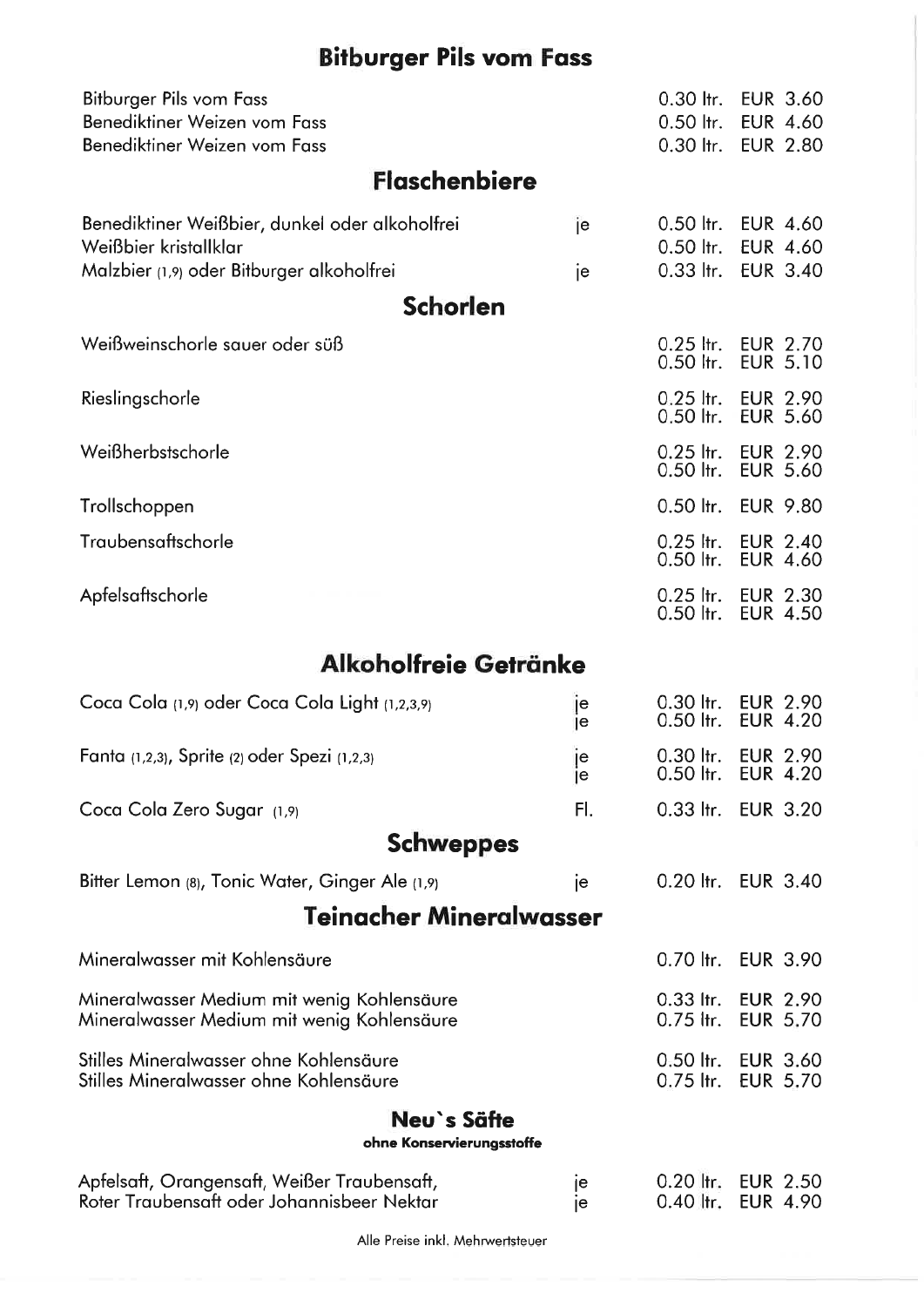### Pfölzer Digestifs

Weingut Mesel Bod Dürkheim

| <b>Haselnuss</b>                          | 2 cl.          | <b>EUR 3.80</b> |  |
|-------------------------------------------|----------------|-----------------|--|
| Himbeer                                   | $2$ cl.        | <b>EUR 3.80</b> |  |
| <b>Williams</b>                           | 2 cl. EUR 3.80 |                 |  |
| Mirabell                                  | 2 cl. EUR 3.80 |                 |  |
| Schlehe                                   | 2 cl. EUR 3.80 |                 |  |
| "Fronhof Riesling Trester" mit Weintraube |                | 2 cl. EUR 4.40  |  |
| Pfälzer Weinbrand (mehrjährig gelagert)   | $2$ cl.        | <b>EUR 4.60</b> |  |

## Ziegler Edelbrönde

| 2 cl. EUR 7.10  |
|-----------------|
| 2 cl. EUR 7.30  |
| 2 cl. EUR 10.40 |
| 2 cl. EUR 12.50 |
| 2 cl. EUR 13.60 |
|                 |

### **Cognac**

| Carlos Primero Pedro Domecq | 2 cl. EUR 4.70  |  |
|-----------------------------|-----------------|--|
| <b>Remy Martin VSOP</b>     | 2 cl. EUR 5.30  |  |
| Hennessy VSOP               | 2 cl. EUR 5.90  |  |
| Baron Otard XO              | 2 cl. EUR 13.60 |  |

### **Calvados**

Colvodos Popidoux Fine

**Armagnac** 

| Armagnac Samalens VSOP | 2 cl. EUR 4.90 |  |
|------------------------|----------------|--|
| Armagnac Samalens XO   | 2 cl. EUR 9.80 |  |

### **Grappa**

Groppo Nebbiolo do Borolo

2 cl. EUR 4.50

2 cl. EUR 3.50

Alle Preise inkl. Mehrwertsteuer